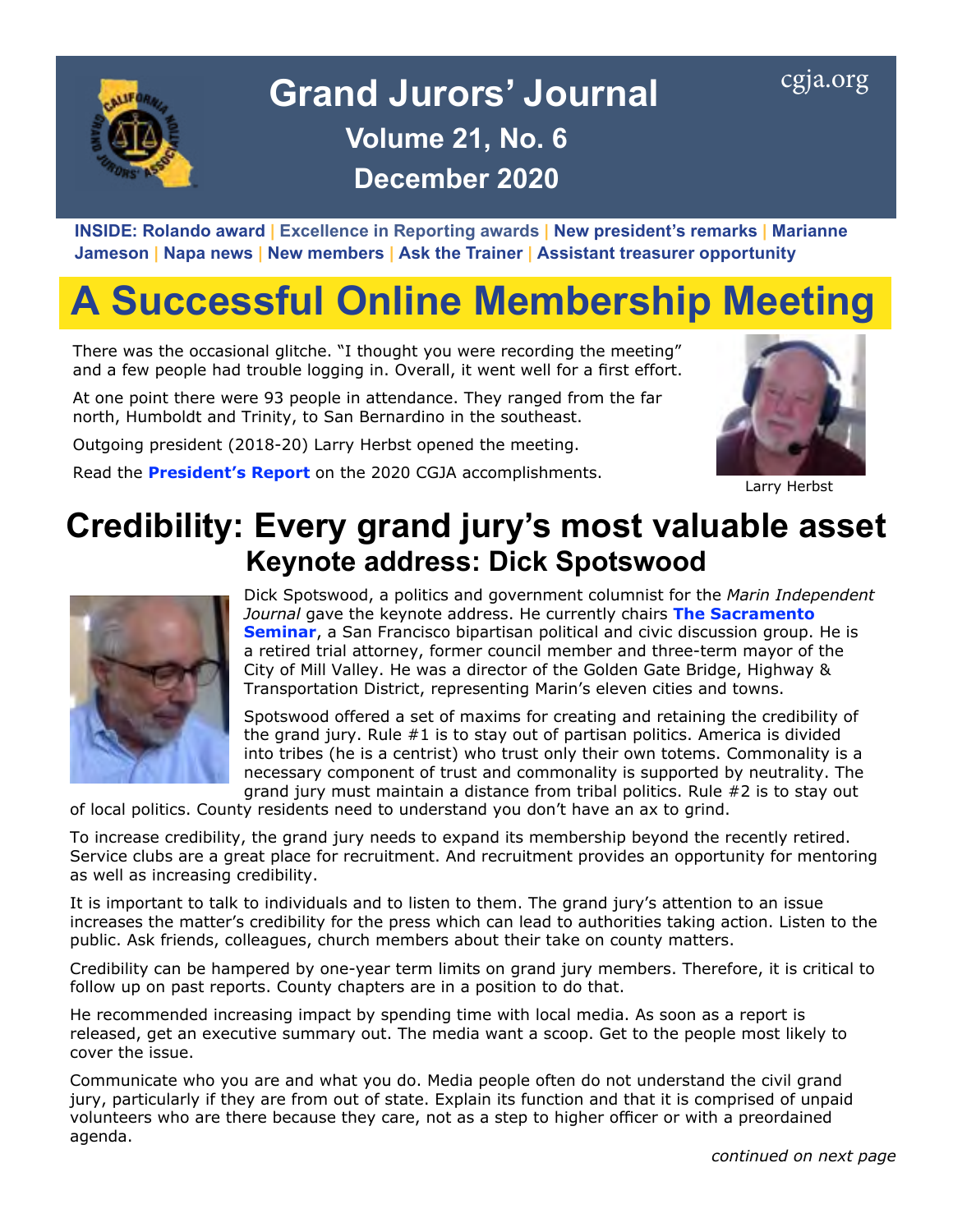#### <span id="page-1-0"></span>*continued from preceding page* - **Spotswood**

A grand jury needs to have a foundation, a structure upon which to base investigations. The foundation is created through the training process and by learning as much as possible about local government. He suggests meeting with department heads and county officials. Get to know them and learn what they do.

Listen. Communicate. Don't play politics.

He offered tips for improving the process. Create a subcommittee to follow up on prior reports. Ask officials about their responses. Quiz candidates for office as to their opinions about past grand jury reports. What will they do, if elected?

Pick the most important issues. Look at both elected and appointed officials. The latter follow the media and don't want to be criticized.

Credibility provides the opportunity to get one's message across as credibility leads to trust.

During the question-and-answer session, Adelaide, from San Mateo, commented on the decline of media and suggested that the grand jury subscribe to local media outlets. Jerry, a CGJA trainer, said "when you are talking about follow-up, you are preaching in my language."

Keath, a former CGJA president, asked about techniques for achieving a more equitably balanced grand jury. Spotswood gave an example of the Hispanic Business Owners of Sonoma County. He advised looking at community organizations such as service clubs, business organizations, church groups or the PTA. People in these organizations are "recruitable." They have already demonstrated a willingness to be involved. Spotswood also underscored the importance of recognizing people's contributions. Say "thank you."

Bob from Contra Costa asked about age diversity. Spotswood pointed out the importance of scheduling. Take age-related and economic employment realities into account. Tim, from Humboldt, pointed out potential of online meetings for reaching out to younger non-retired people. The upshot of the discussion is to make it easy for a potential grand juror.

Karin, from Marin, quoted a Spotswood aphorism "The only thing between god and special districts is the grand jury."

# **Dianne Hoffman Earns 2020 Rolando Award**

The *[Angelo Rolando Service Award \(ARSA\)](https://cgja.org/form/rolando-award-nomination)* recognizes outstanding, long-time service to the association in support of its goals and objectives at both the state and local level.

This year's recipient, **Dianne Hoffman**, was a member of the Orange County Grand Jury. Since joining CGJA in 2001, she has been indefatigable in her commitment.

She was a CGJA trainer for seventeen years and served as director for nine years. Dianne has been CGJA treasurer, assistant treasurer and currently manages the membership database.

She currently serves on the Finance, Legal & Legislative Resources and Membership & Chapter Relations committees. During her tenure she has served on numerous other committees.

Thank you, Dianne!

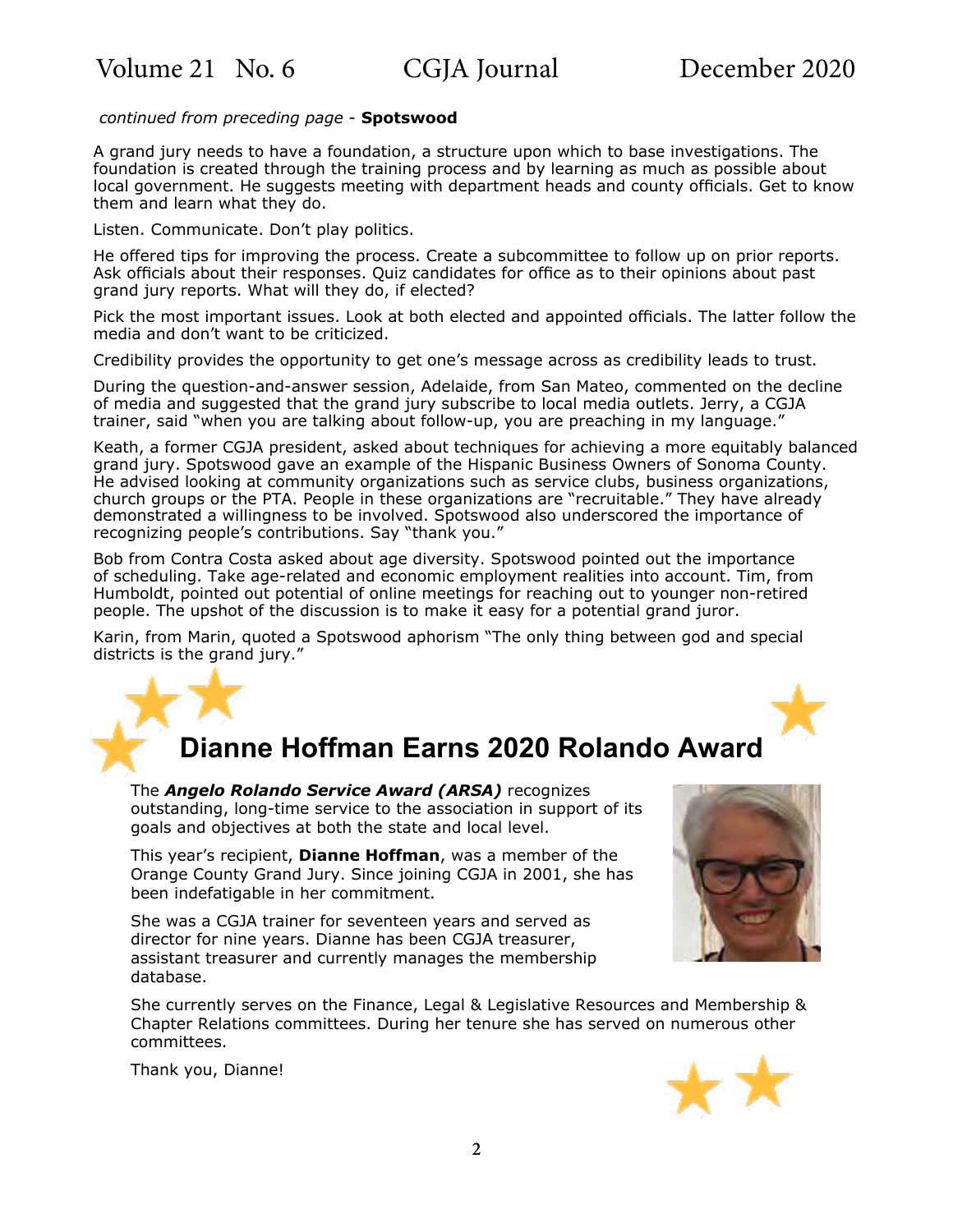This award recognizes a report that brings to the public's attention a matter of vital importance and thereby leads to positive change within the community. $1$  This year's winner is the Marin County Grand Jury's 2018- 2019 report, **[Wildfire Preparedness: A New](https://www.marincounty.org/depts/gj/reports-and-responses/reports-responses/2018-19/wildfire-preparedness-a-new-approach)  [Approach](https://www.marincounty.org/depts/gj/reports-and-responses/reports-responses/2018-19/wildfire-preparedness-a-new-approach)**. It had an immediate impact in the county.

In recognition of the unprecedented danger to life and property posed by wildfire, the report addressed four directly related issues: vegetation management, educating the public, alerts and evacuations. The grand jury's report was released to the public in 2019.

The county fire chief and the head of the Marin County Fire Chiefs Association immediately began planning a Joint Powers Authority (JPA). By late summer the proposal was ready. Two previous fire department documents had expressed the need for a coordinated approach to wildfire preparedness but that effort had not led to a countywide JPA. The grand jury report added the necessary validation that led to a proposal and action.

The quality of the proposal and its rationale – plus the outreach by a working group of fire chiefs, city managers and volunteers that included former grand jury members – insured success. With approval of 17 of 19 eligible fire protection jurisdictions, the Board of Supervisors placed the tax on the March ballot. Over 70% of the voters approved the tax.

The Marin Wildfire Prevention Authority (MWPA) brings together 17 jurisdictions (cities, towns, fire agencies) to reduce the risk of catastrophic wildfire and to be prepared if prevention efforts fail. While the formation of the agency fulfills the "umbrella" recommendation of the grand jury's report, the MWPA's founding documents show that its purpose is to accomplish the remaining recommendations as well – vegetation management, educating the public, alerts and evacuations.

The award was accepted at the membership meeting by Pat Randolph, the foreperson of the 2018-19 grand jury and a member of the Marin chapter of CGJA. She described the many obstacles involved in obtaining the cooperation of multiple agencies and districts and the effort required for the passage of the tax, the only tax proposal that passed in the election.

### <span id="page-2-0"></span>**Best Grand Jury Report Best News Media Reporting**

The media coverage  $a$ ward<sup>1</sup> recognizes individuals and media that have created positive changes in their communities by increasing awareness of the California grand jury system.





Alex MacLean

**Alex MacLean** for his multiple articles in *The Union Democrat* concerning the report by the 2017-18 Tuolumne Grand Jury titled **[Tuolumne County Economic](https://www.tuolumnecounty.ca.gov/DocumentCenter/View/10852/GRAND_JURY_FINAL_REPORT-2017-2018)  [Development Authority \(TCEDA\)](https://www.tuolumnecounty.ca.gov/DocumentCenter/View/10852/GRAND_JURY_FINAL_REPORT-2017-2018)**.

The grand jury report described many problems with the Tuolumne County Economic Development Authority (TCEDA). TCEDA was a Joint Powers Authority formed by Tuolumne County and the City of Sonora in 2009 to promote business within the county and city and to market the county and city to outside companies as good places to do business.

The grand jury uncovered problems related to budgetary control, terms of the chief executive officer's contract, board personnel evaluation processes, lack of transparency, and improper rules of governance, among others. MacLean covered this report with at least 26 articles through May 2019 in *The Union Democrat* – from the report's release through many meetings that eventually led to Tuolumne County and the City of Sonora's dissolving TCEDA.

MacLean's articles were objective and thorough. He captured and reported on the substantial debate on the issues by the Tuolumne County Board of Supervisors, Sonora City Council, TCEDA Board and a highly interested public.

MacLean accepted the award online. He said that the problematic joint powers authority had been replaced with a more transparent and effective official agency. He commented on how useful grand jury reports were for reporters in providing breadcrumbs to be followed in investigating civic agencies.

\_\_\_\_\_\_\_

 $1$  Excellence in Reporting participating subcommittee members: Richard Faenzi, Ray Frisbie, Lanny Larson, Mary Lou Oliver and Barbara Sommer (chair).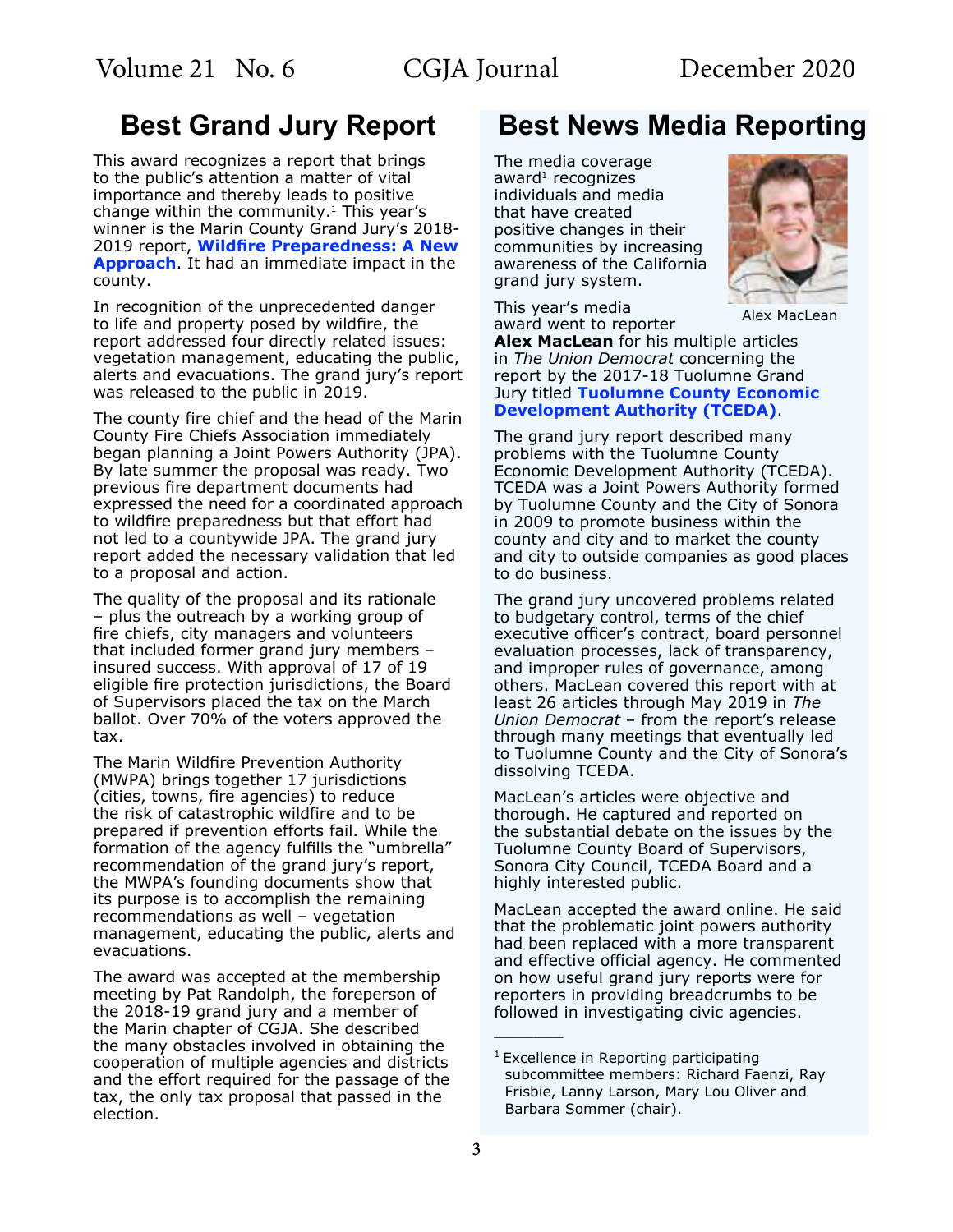# **New Board of Directors Sworn In**



#### **CENTRAL**



Joann Landi



Bob Finlayson



Barbara Sommer, Sec. (Not shown, Janet Clark)

Judge Steven Jahr (ret.) administered the oath of office.

#### **NORTH**



Marsha Caranci



Tim Hafner



Bernadette Cheyne (Not shown, Shirley Boracci)

**SOUTH**



Ron Zurek



Lou Panetta, Vice pres.



Jim Ragan, Pres.



Travis Gibbons, Treas.

### **Recent Board Actions**

#### **Special Board Meeting, October 26, 2020**

Approved the recommended slate of individuals to serve as officers for the term beginning on October 26, 2020.

#### **Board Meeting, October 27, 2020**

Approved the president's nomination of director Marsha Caranci to be a member of the Executive Committee.

#### **Board Meeting, November 24, 2020**

Approved the 2021 CGJA budget.

#### *All approved board meeting minutes are available on the CGJA* **[website](https://cgja.org/board-minutes)***.*

**NOTE**: We encourage members to attend meetings of the board of directors. They are held on the fourth Tuesday of the month via teleconferencing (no meetings in July and rarely in December). **[Read more](https://cgja.org/current-agenda).**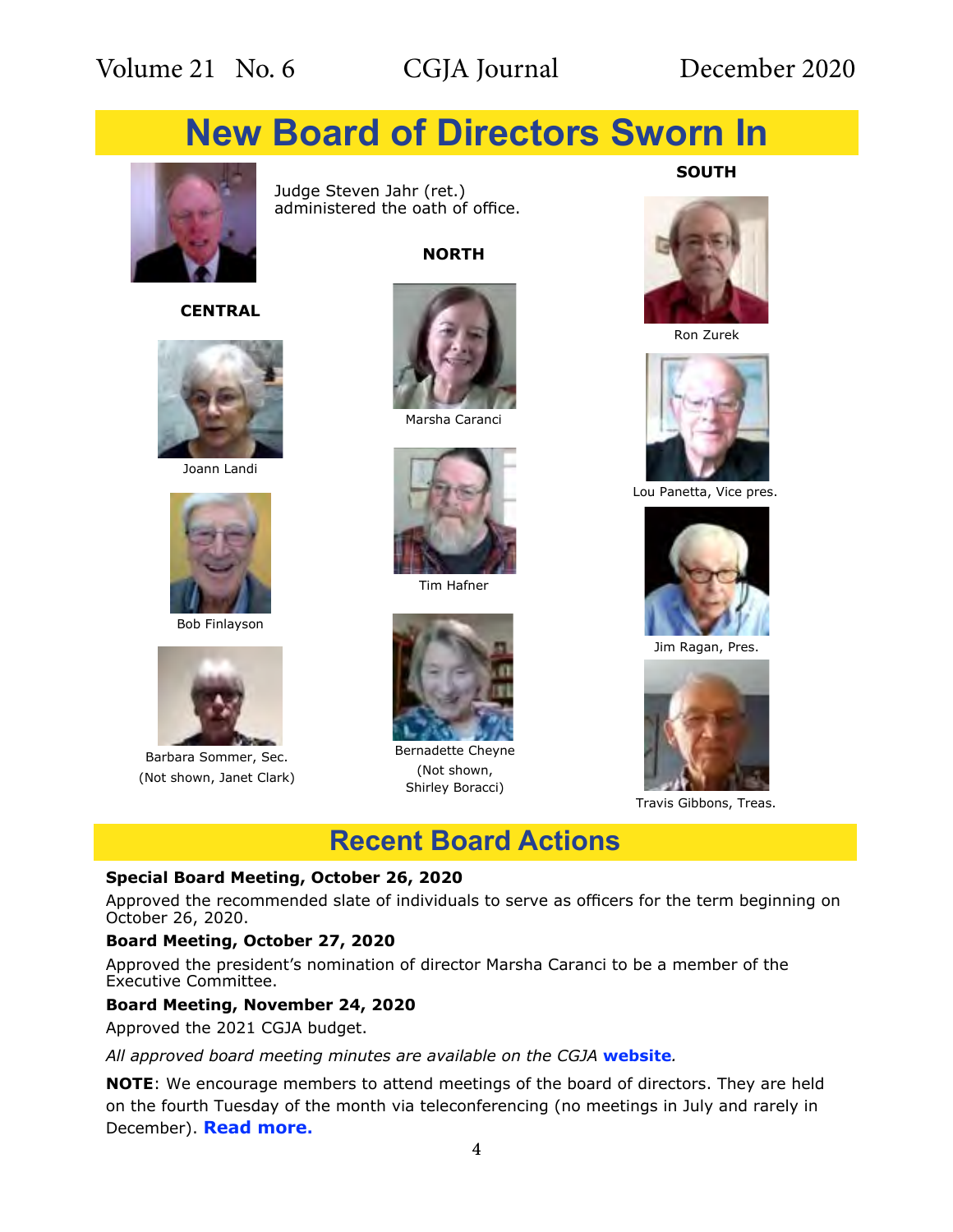<span id="page-4-0"></span>[Volume 21 No. 6](#page-0-0) CGJA Journal December 2020

# *from the new president***, Jim Ragan**

My first official duty is to close this meeting with some thoughts about what lies ahead. I know a lot of you. I have been involved with CGJA in many capacities for a long time.

But not as long as four CGJA stalwarts who died in the last year. Let's remember them now.

**Sherry Chesney** of Placer County was the founder and guiding spirit of the CGJA training program. We published a tribute to her in the **[February](https://cgja.org/sites/default/files/cgjajournalfeb2020.pdf)** *Journal*.

**Ron Miguel** of San Francisco County was one of our original trainers and a valuable member of the Training Committee until he died. We published a tribute to him in the **[August](https://cgja.org/sites/default/files/cgjajournalaug2020.pdf)** *Journal*.

**Audrey Lynberg** of Los Angeles County was one of CGJA's founders and continued her involvement until she died. We published a tribute to her in the **[October](https://cgja.org/sites/default/files/cgjajournaloct2020r.pdf)** *Journal*.

**Marianne Jameson** of Contra Costa County died most recently. She is author of the 2004 *[History of Grand Juries](https://cgja.org/history-of-grand-juries)*, which you can find on our **[website](https://cgja.org/history-of-grand-juries)**. We are publishing a tribute to her in this December *Journal*.

All received the Angelo Rolando Service Award.

**Jerry Lewi**, of Ventura County and a contemporary of these stalwarts, wrote all four tributes Jerry is past president of CGJA and received the Rolando award in 2009. He says that he is now #3 in CGJA members with the longest service.

So, what's ahead at CGJA?

**Larry Herbst** led us very well as president. We don't see that much change.

**Training**, of course. This is our major service. It's hard to fathom how well grand juries operated until Sherry Chesney, Ron Miguel, and others made CGJA the courts' go-to grand-juror training organization. Last year, 37 of our 60 CGJA volunteers – 57% – were involved in training grand jurors and legal counsels. As for what training will be onsite and what will be remote, we will respond to the need. And lest you ask, the extraordinary **Marsha Caranci** will continue to lead our effort.

**Education** and **Outreach** are our other missions.

**Education** has always been initiated and done locally – with CGJA providing support and resources.

The San Mateo Chapter provides learning resources for middle and high school teachers and students.

Is anyone else interested? How can we help?

Several chapters have developed and delivered courses on the grand jury to people 55 years and older at OLLI – Osher Lifelong Learning Institutes – at most state universities. Currently, I think that the only current course is at Fresno State conducted by the Fresno chapter president, Lanny Larson. Some old OLLI resources are available on our **[website](https://cgja.org/osher-courses)** (see the chapter page). We were about to restart CGJA's promotion of OLLI with chapters when the pandemic hit. We're now ready to ask chapters: Are you interested? How can we help?

What other ideas in education do you have? Please tell us.

Our main tools for **Outreach** are the *Journal* and our **website**.

The *Journal* is our prime regular communication tool among members. This is mainly how we deliver current information. The *Journal* communicates best when CGJA doesn't write all the articles. The *Journal* is a tool for chapters to share information about what they are doing. It is also a tool for members, through letters-to-the-editor, to ask questions and make comments. My second extraordinary person to recognize here is **Barbara Sommer**, *Journal* editor. She will continue.

Please read and contribute to the *Journal*.

*continued on next page*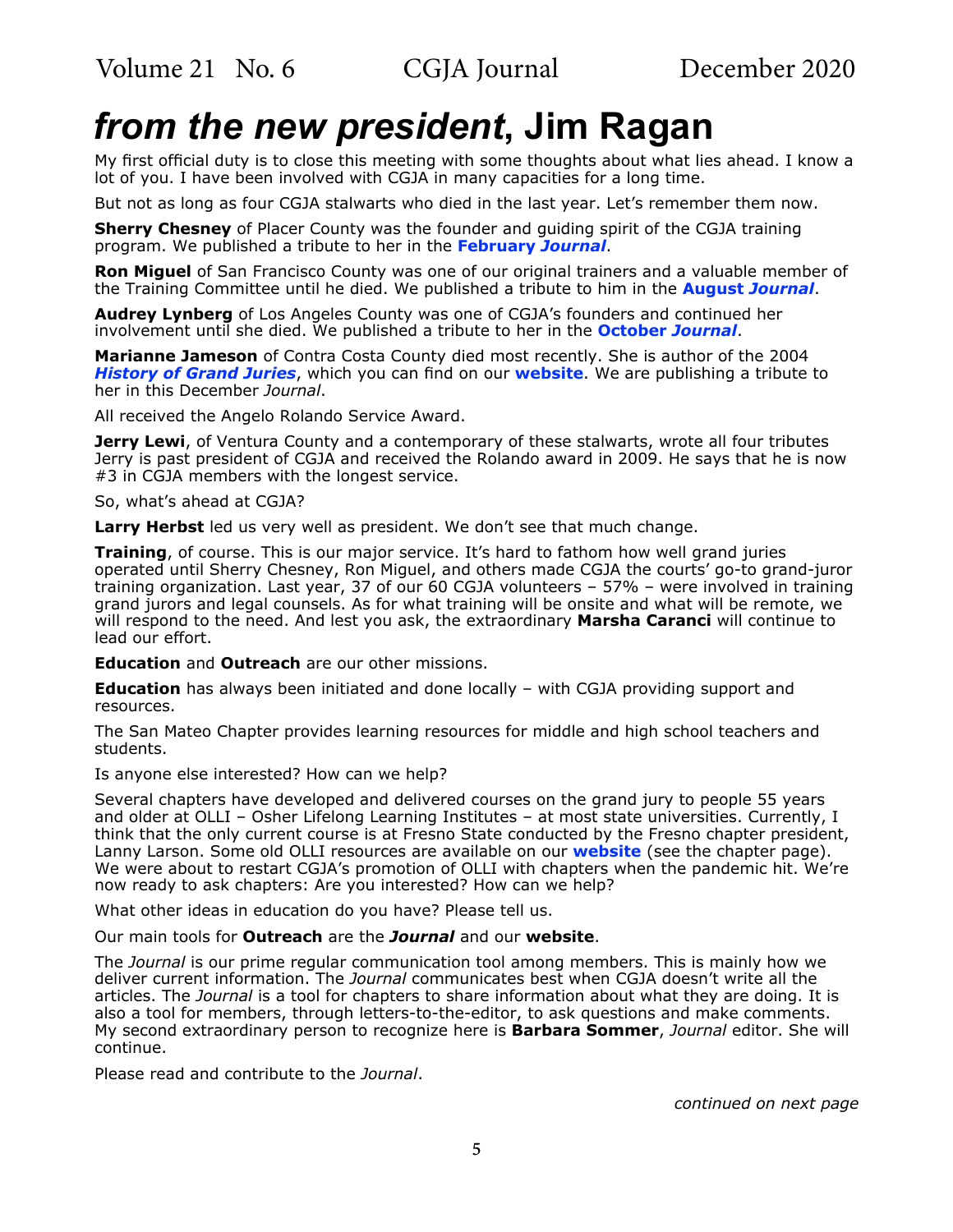[Volume 21 No. 6](#page-0-0) CGJA Journal December 2020

#### *continued from preceding page* - **New President**

Our website has evolved in spectacular fashion. Originally, it was for outreach to our members only. Now, it is a major resource for current grand jurors and our chapters in doing what they do. Please explore our **[website](https://cgja.org/)**. My third extraordinary person to recognize is Larry, our webmaster and outgoing president. He will continue as webmaster.

One question that frequently comes up in **Outreach** is how can we promote greater grand jury awareness throughout the state?

In my five years struggling with this issue as chair of the Public Relations Committee, I now know that grand jury awareness comes through local news about reports, grand juror recruitment, and local information about grand juries in general. Dick Spotswood, our keynote speaker, is the perfect example. Dan Walters, one of the premier commenters on California government and politics, has addressed our annual conference two times. He was fantastic. But he has never – to my knowledge – written a column on the grand jury. Think about that. There is no statewide grand jury hook. At least CGJA hasn't found it.

And many grand juries are getting good local news coverage on their reports every year. In 2019, for example, we posted on our website's news blog over 700 articles. The *Marin Independent Journal*, where Spotswood writes, published 43 articles. Next was the *Mercury News*  in the Bay Area with 39. The *Mercury News*, of course, covers several counties. One rarely sees an article about grand jury reports in the *Los Angeles Times* and the *Sacramento Bee*.

Here's what we do. We focus on local information placement. We have sent press releases on the three awards we made today to chapters to use their contacts to place them locally.

At the beginning of Gavin Newsom's term as lieutenant governor, the San Francisco chapter got him to film a PSA for grand juror recruitment for us. It was used widely for several years. We finally pulled it when Newsom announced for governor.

Several years ago, the Humboldt chapter produced a four-minute video about the grand jury for us, **[Agents of Change](https://cgja.org/agents-of-change)**. We know that it is still in use. It is great piece for showing to summoned petit jurors as they wait for case assignments and to community organizations in talking about the grand jury. While we no longer have physical copies for sale, it is available for free downloading on our **[website](https://cgja.org/agents-of-change)**.

Also available for free downloading is **["The California Grand Jury System" primer](https://cgja.org/california-grand-jury-system-primer)**, last updated in 2014. It presents the history of grand juries, grand jury law, and how grand juries work. We are now working on an electronic-only version update. The Kindle 2014 edition is also available on Amazon for \$2.99.

I mention all of these to stress that we want to do everything we can to support grand juries and chapters in promoting greater grand jury awareness – especially ways that benefit all grand juries. Maybe a new PSA is in order.

In any event, this is an invitation to tell us. I can't guarantee that we can do it – but we'll look at it.

One person in outreach who we are missing is someone to operate our social media presence – Facebook and Twitter. We would like to be a bigger player. Effective social media takes both commitment and time. If you might be that person, please contact me.

Two thoughts in closing.

First, we thank you for taking these few hours to join our first annual membership meeting on Zoom. Ninety-three people attended. We hope that you might want to join the sixty of us who are current volunteers. No travel – except maybe for trainers. The volunteer form is on our website, but maybe you'd just like to talk first. I'm available. Contact me at *[president@cgja.](mailto:president%40cgja.org?subject=President%27s%20query) [org](mailto:president%40cgja.org?subject=President%27s%20query)*.

Second, we would also like your evaluation of this meeting on Zoom. Rate it on a scale of 0 to 5, 5 being best. Please tell us what was good and bad. What would you like to see? Again, contact me at *[president@cgja.org](mailto:president%40cgja.org?subject=President%27s%20query)*.

I look forward to working with all of you.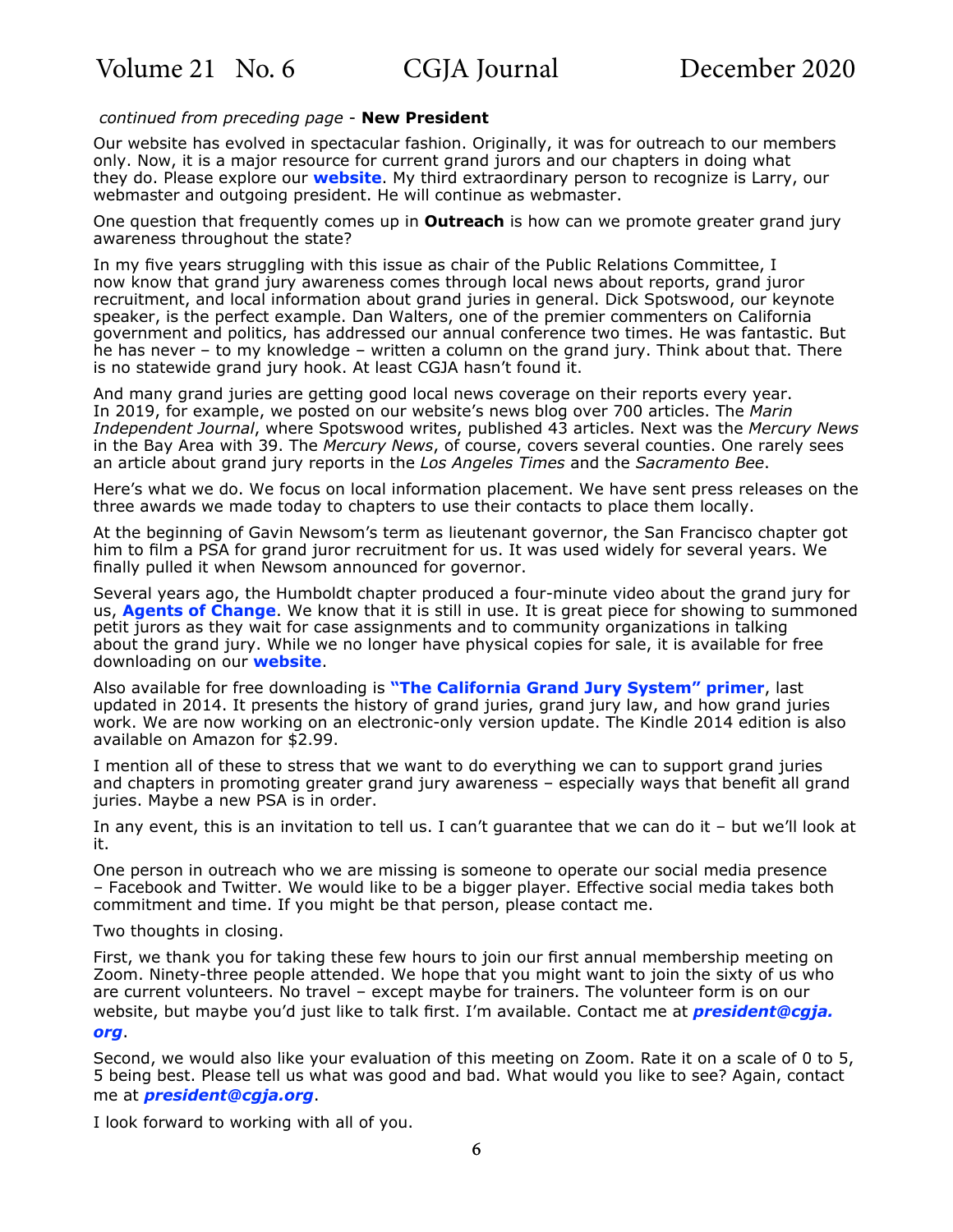





Zoom captures 10-26-20



















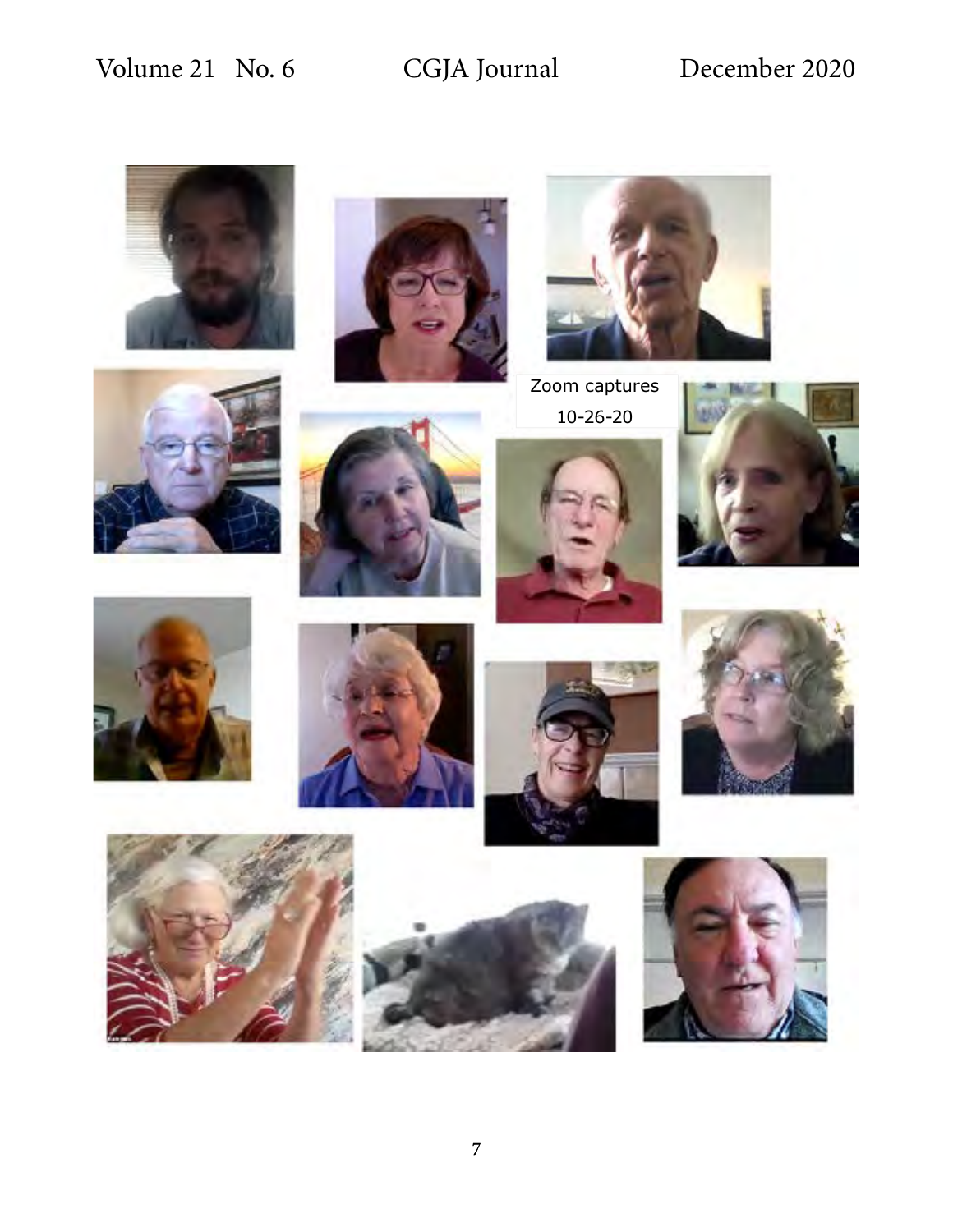### **Marianne Jameson by Jerry Lewi**

<span id="page-7-0"></span>We were saddened to hear of the passing of Marianne Jameson, the member with the longest membership tenure of all. Marianne's lasting legacy to CGJA is her *[History of Grand Juries](https://cgja.org/history-of-grand-juries)*, published in October 2004 and still available on our *[website](https://cgja.org/history-of-grand-juries)*.

We had just been in touch with her regarding her tenure and here is her reply:

I joined CGJA in 1991 back when it was divided into North and South. I served as a director and vice president for the North region. I later served on the Committee that drew up new Bylaws and divided CGJA into the current three divisions. I served on three Contra Costa County Grand Juries: 1989-90, 1990-91 (as foreperson), 1996-97. I am currently secretary of the Contra Costa chapter.



At age 92 I have lived through a depression, a world war, Vietnam, the civil rights movement of the '60's & 70's, but this is my first pandemic. Keep safe. This too will end.

Marianne Mayo Jameson passed away October 11, 2020 at her home after a brief illness from pneumonia and lung cancer.

Marianne was born and raised in Dallas, Texas. She attended the University of Texas at Austin where she received a B.A. in Liberal Arts in1949. She met her husband of 66 years, David Jameson, in Austin. She earned her M.A. in Political Science at San Diego State in 1967 and her Ph.D. at the University of Houston in 1974 while raising four children.

She taught as a Professor of Political Science at Texas Southern University for 20 years until 1988. After "retiring" to Danville, Marianne was a part-time Instructor at Diablo Valley College from 1990-2008.

Marianne also was on the Elections Advisory Panel, Contra Costa County Charter Commission, Court Appointed Special Advocate (CASA), Juvenile Justice & Delinquency Prevention Commission and Juvenile Systems Planning Advisory Committee.

Lloyd Bell commented that Marianne, a fellow **Angelo Rolando recipient** (2000), was a godsend to the Contra Costa chapter and to CGJA. She brought a depth of knowledge of county and state machinations when discussing and dissecting various issues, and a keen insight into the goings-on within the county and state. She was our "Rock of Gibraltar" who could always bring the conversation back to the subject at hand, and whose knowledge always brought us to a better understanding of the things happening around us.

Up to this year, Marianne was very active on the Excellence in Reporting subcommittee and she attended the conferences regularly.

She grew prize winning roses and was president of the Mount Diablo Rose Society (MDRS) from 2007-09. In recent years she was often asked to judge rose shows. When Contra Costa hosted the annual convention, Marianne made sure all the tables had beautiful centerpieces of roses made by members of the MDRS. She was a joy to talk with and had no shortage of opinions on a wide variety of subjects. She and her late husband had travelled extensively, and she had many stories to tell.

A fond remembrance from Leslie Lea (Contra Costa chapter): For the past few years Mary Lou Oliver and I would take turns carpooling and picking up Marianne for the chapter's monthly lunch and business meeting. We all had a good time and good chats. She will be very much missed. Many of us thought of her not only as a colleague, but as a friend.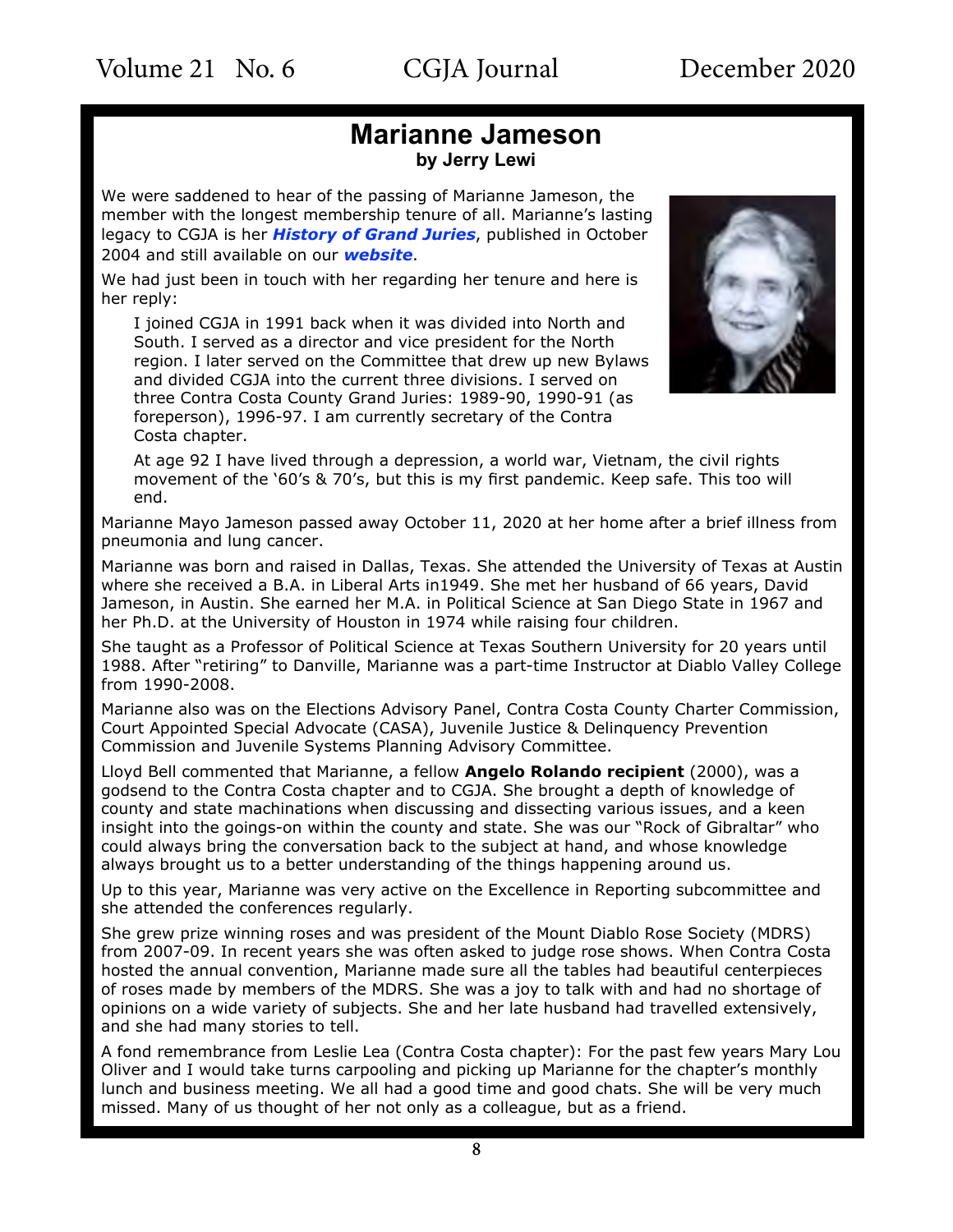### <span id="page-8-0"></span>*from Napa* **by Diane Shepp, Chapter President**<sup>1</sup> **A Year Like No Other – Rolling with Realities – 2020**

*Continuous effort... is the key to unlocking our potential. I never worry about action, but only inaction. It is the courage to continue that counts.*  Winston Churchill

A year ago, our chapter was on the verge of dissolution. The chapter had voted to dissolve due to a lack of interested members. There were however, a handful who refused to let this happen.

The cyclical ebb and flow of CGJA chapters seems to be typical of the species. Chapters grow with interested member participation and dedicated leadership. Then they wane with a lack of same.



There are a few of us who are, for lack of a better term, 'grand jury junkies.' I first heard that term years ago at a CGJA conference. Karen Hern was speaking about her years of involvement with the Marin Grand Jury, the Marin Chapter and the CGJA. Little did I realize that I was becoming one too. Fast forward 10 years....

The year 2020 presented unprecedented challenges, yet the Napa County Chapter CGJA remains. At the beginning of the year the Napa Chapter elected a new slate of officers, set new goals and began meeting in person until the pandemic restrictions dictated otherwise. Undeterred we continued to meet on a monthly basis via Zoom. We lost Bill Cinquini, a former president of our chapter and creator of our website, to cancer. We lost a number of members for a variety of other reasons.

We were challenged by the California Attorney General for multi-year arrears tax reporting (which we were not). The CGJA leadership helped us prove our innocence, thank you very much. PG& E cut the power to many of us in Napa County, therefore we were not able to 'zoom' into the annual CGJA meeting. Nevertheless, the Napa Chapter continues to offer support to the Napa County Superior Court and grand jury as pandemic rules allow.

As 2020 comes to a close, may we continue to be a beacon for citizen participation and oversight of local government. I am heartened by the resurgence of hope and thankful for the continued dedication of our members and their courage to continue efforts to support the Grand Jury system in Napa and California.

In the spirit of the 2013 Annual CGJA Conference: Rolling with Realities, be safe, wear a mask.

See you in the New Year! \_\_\_\_\_\_\_\_\_\_\_\_\_\_\_\_\_\_\_

1Angelo Rolando Award recipient, 2013



**County Name**

Kern **Renn Amstead** Madera **Andrea Beck** Marin **Alicia Levin** San Joaquin Gary Cooper San Mateo **Dan Freeman** Santa Cruz Sylvia Caras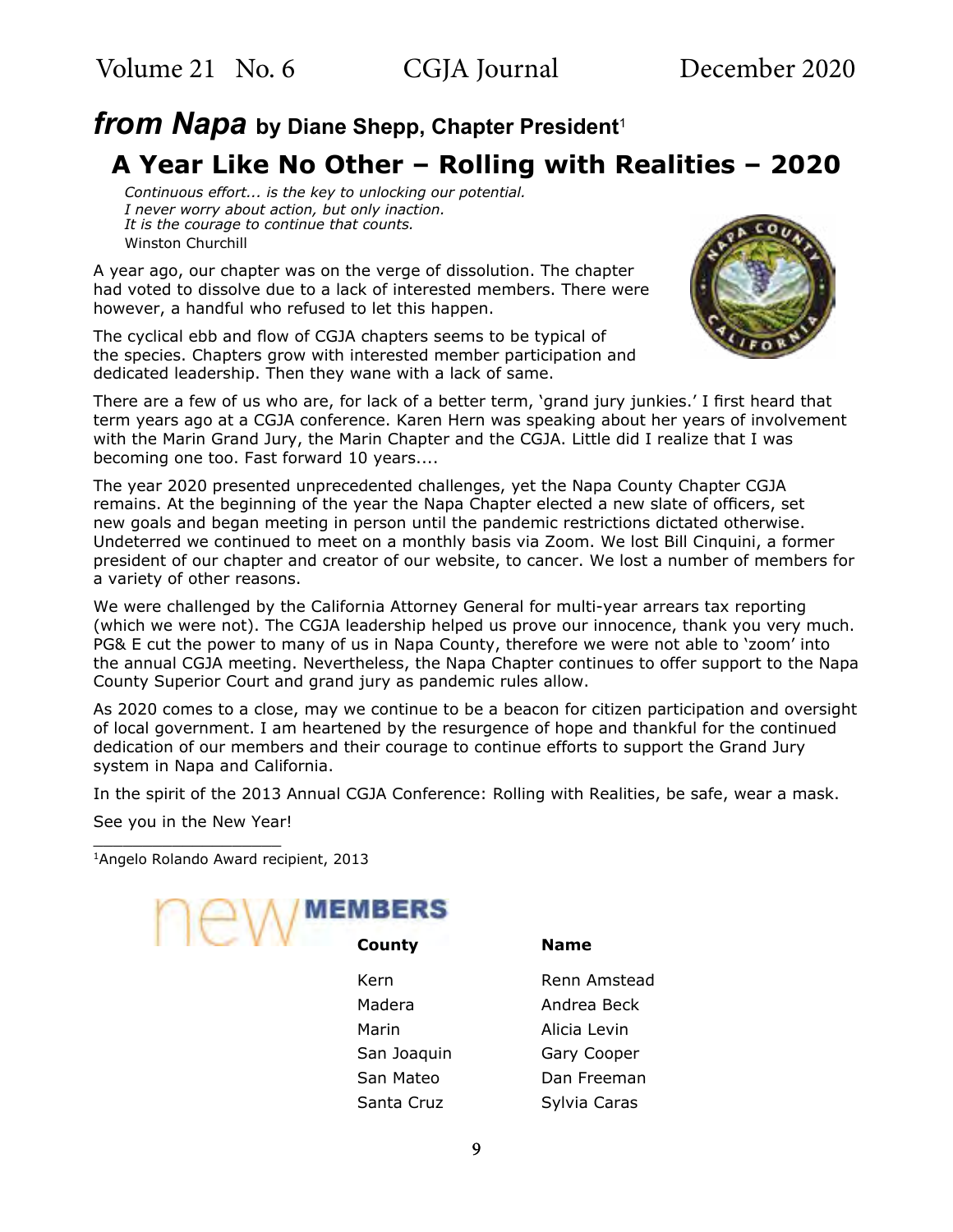## <span id="page-9-0"></span>Ask the Trainer by Marsha Caranci, CGJA Training Chair



*This regular column allows the CGJA training team to share with* Journal *readers our responses to questions we receive from grand jurors. Please remember: Do not take any response as legal advice, and contact your local legal advisors to answer any question that might divulge confidential information.* 

*Please submit your questions to me at [cgjatraining@cgja.org](mailto:cgjatraining%40cgja.org?subject=CGJA%20Training). Our response to your edited or redacted question might appear in a future edition of the* Journal.

#### **Q. Our grand jury wants to request copies of documents by email from the department we are investigating so we don't have to pick them up. Is that okay? Is an email disclaimer regarding confidentiality sufficient?**

**A.** The grand jury can request documents personally during an interview, by letter, by phone call or by email. However, we believe that the last three methods should be used only for general information about the entity, such as its budget, policy manual or organizational chart. Any request that would reveal the exact nature or scope of the investigation is confidential and should be accompanied by a formal admonition (as opposed to a typical email disclaimer). Such requests are usually given both orally and in writing during a grand jury interview.

Email correspondence from the grand jury might be shared with persons other than the intended recipient, even when marked "confidential." We discourage use of email correspondence for anything other than general communications from the grand jury, such as a routine document request or confirming an appointment for an interview.

#### **Q. Other than issuing a continuity report, what can our grand jury do if any responses to last year's reports are late or do not include the required language?**

**A.** First, make sure that the responses you have identified as non-compliant are actually required by Penal Code section 933(c), which applies only to governing bodies and elected county officials.

You may wish to take into consideration that the elected bodies and officials may not be meeting regularly during the pandemic, so some delays in responses might be expected this year.

Because the responses must be sent to the presiding judge of the superior court, we suggest that before requesting a respondent to file a response, you check with the court to see if the response has already been submitted. If authorized to do so by the judge, the jury can send letters requesting a mandated respondent to file a response or to amend a response that does not contain the specific information required by PC §933.05. Examples of such letters are available on our website under **[Sample Documents](https://cgja.org/sample-documents)**.



Letters *Send your thoughts or opinions on CGJA or grand jury matters to [editor@cgja.org](mailto:editor%40cgja.org?subject=)***.**